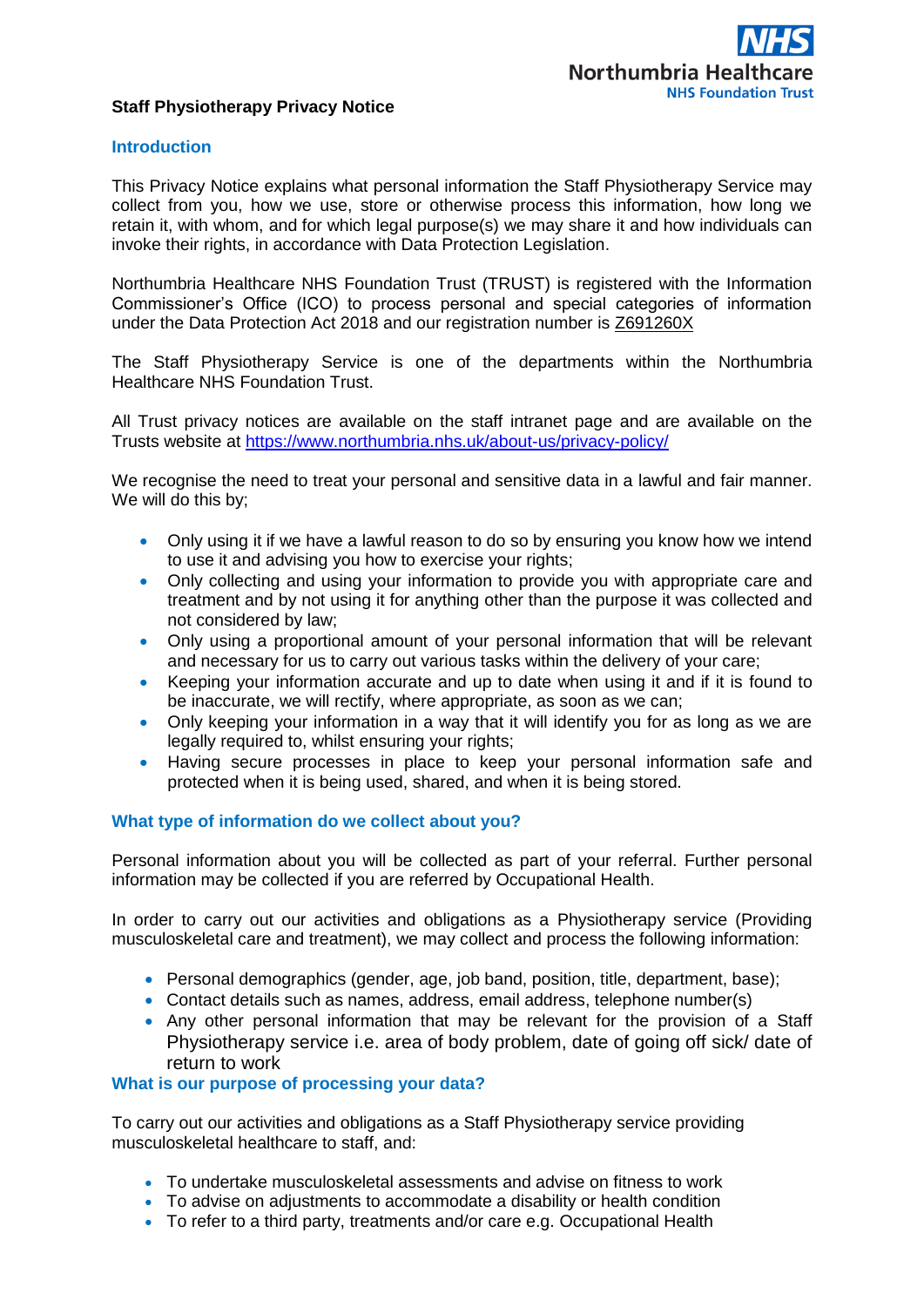

- To check and review the quality of care. (This is called audit and clinical governance).
- Contact details such as names, addresses, telephone numbers to remind you about your appointments and send you relevant correspondence
- Contacting your GP in case of emergency
- Providing physiotherapy care
- Providing advice to management about on-going fitness to work or train and adjustments/aids to support working/training
- Undertaking assessments for consideration of retirement on the grounds of ill health
- To help train and educate health professionals
- Review of care e.g. anonymous auditing or service improvement to ensure we provide the relevant high-quality service
- Report and investigate complaints, claims and untoward incidents
- Health promotion/preventative activities

# **What is our lawful basis for processing your data?**

We rely on specific legal provisions under Article 6 and 9 of the General Data Protection Regulations (GDPR) to process personal data to allow us to provide you with the purposes described in this notice.

When we process personal data, we do so under Article 6(1)(e) "*Necessary for the performance of a task carried out in the public interest or in the exercise of official authority vested in the Trust (Data Controller)"* and occasionally Article 6(1)(d) "W*hen it is necessary to protect the vital interests of a person who is physically or legally incapable of giving consent* 

When we process special category data (sensitive)(Health Records), we do so under Article 9(2)(h) – "*Necessary for the reasons of preventative or occupational medicine, medical diagnosis, the provision of health or social care or treatment or the management of health or social care systems and services"* and occasionally Article 9(2)(c) "*when it is necessary to protect the vital interests of a person who is physically or legally incapable of giving consent*"

In addition, everyone working for the NHS must comply with the Common Law Duty of Confidentiality and various national and professional standards and requirements.

We have a duty to:

- maintain full and accurate records of the care we provide to you
- keep records about you confidential and secure
- provide information in a format that is accessible to you

For further information on this legislation please visit:<http://www.legislation.gov.uk/>

## **Who might we share your information with?**

No confidential information held by the Physiotherapy Service will be disclosed without your explicit informed consent with the exception of:

- Where the disclosure is required by law (for example if ordered by a judge or a presiding officer of a court using a court order; to the HSE under the Health & Safety at Work etc. Act 1974; to the NHS Counter Fraud Service to detect and prosecute Fraud);
- Where the disclosure is in the public interest (for example where a worker's health endangers others and the worker refuses to disclose information which would allow potential harm to be avoided).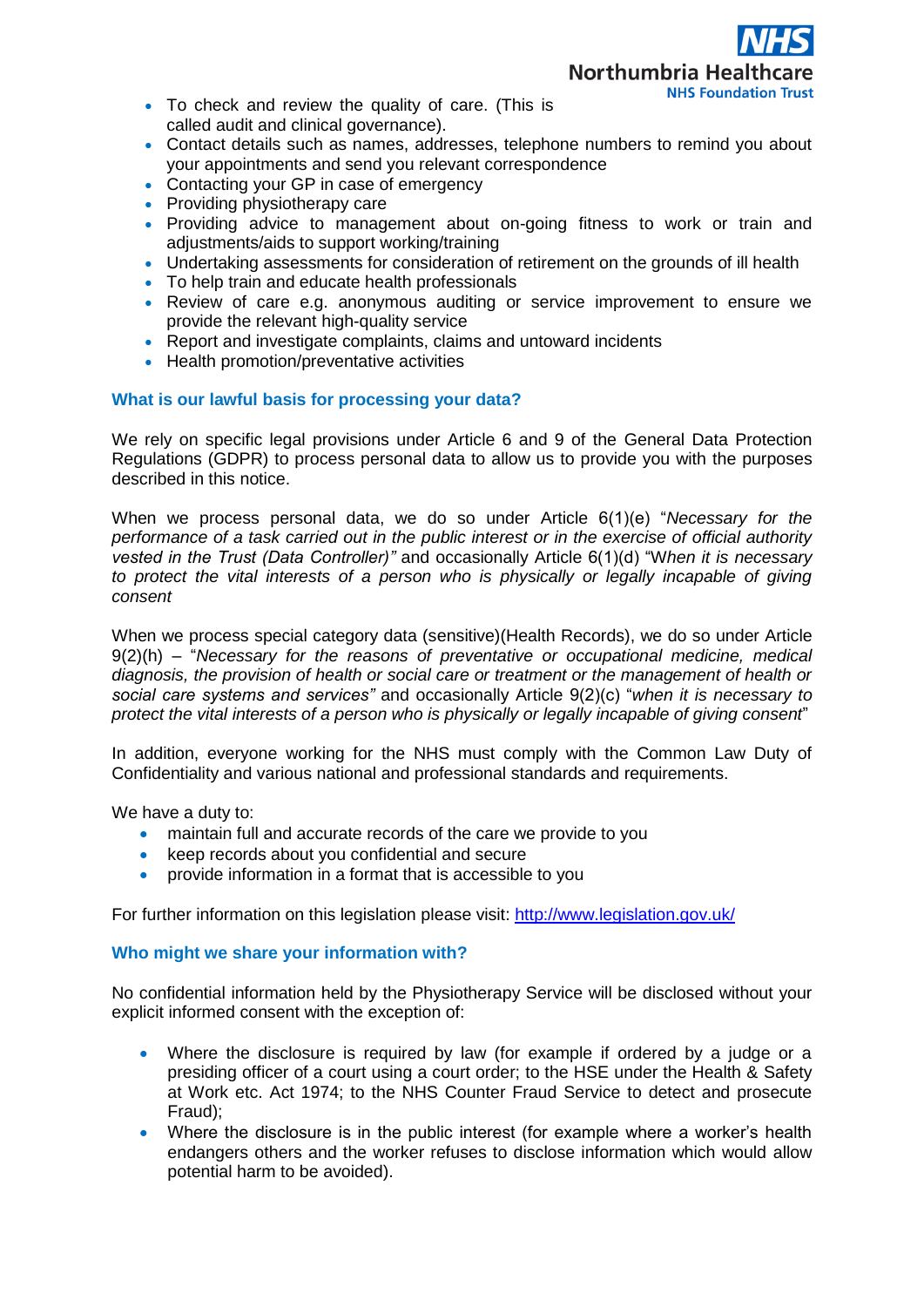

Where disclosure of personal data is necessary for the above reasons, this will always be assessed on a case-by-case basis, using the minimum personal data necessary for the specific purpose and circumstances and with the appropriate security controls in place. Personal Information is only shared with those agencies and bodies who have a "need to know" or where you have consented to the disclosure of your personal data to such persons.

We may need to share your personal information with other third parties, which may include, but is not limited to;

- Your employer
- GP or other healthcare professionals involved in your care<br>• Her Maiesty's Revenue and Customs (HMRC)
- Her Majesty's Revenue and Customs (HMRC);
- Department for Work and Pensions (DWP);
- Disclosure and Barring Service (DBS);
- Home Office;
- Child Support Agency;
- Regulatory bodies, e.g. NMC, GMC;
- Law enforcement agencies including the Police and the Serious Organised Crime Agency
- NHS Business Services Authority National NHS Electronic Staff Record (ESR) system.

The Information used is highly restricted to key staff in the Physiotherapy Service and required in the course of their work for legitimate reasons. The information is not processed, transmitted or stored outside of the UK and is not made available to others outside of the department unless there is a legitimate reason or consent has been provided.

### *Sharing for the Prevention and Detection of Crime and Fraud*

Under the Data Protection Act Schedule 2(1)(2), we may share the information we hold about you to detect and prevent crime or fraud with other bodies that inspect and manage public funds.

We will not routinely disclose any information about you without your express permission. However, there are circumstances where we must or can share information about you owing to a legal/statutory obligation.

### **How we maintain your information?**

Your personal information is held in both paper and electronic forms for specified periods of time as set out in the NHS Records Management Code of Practice for Health and Social Care 2016, National Archives Requirements and in line with Data Protection Legislation.

### **What are your rights as an individual?**

Under Data Protection laws, you have rights which allow you to find out what information is held about you, on computer and in certain manual records. This is known as "right of access" and applies to your Physiotherapy records.

If you want to see or receive a copy of your records speak to a member of staff who will be able to help you. In certain circumstances access to your records may be limited, for example, if it is felt to be in your best interest or for the protection of others.

Under the law, you may also have additional rights in relation to your information. For example:

• You also have the right to request any decisions taken by automated decision making with regards to your information;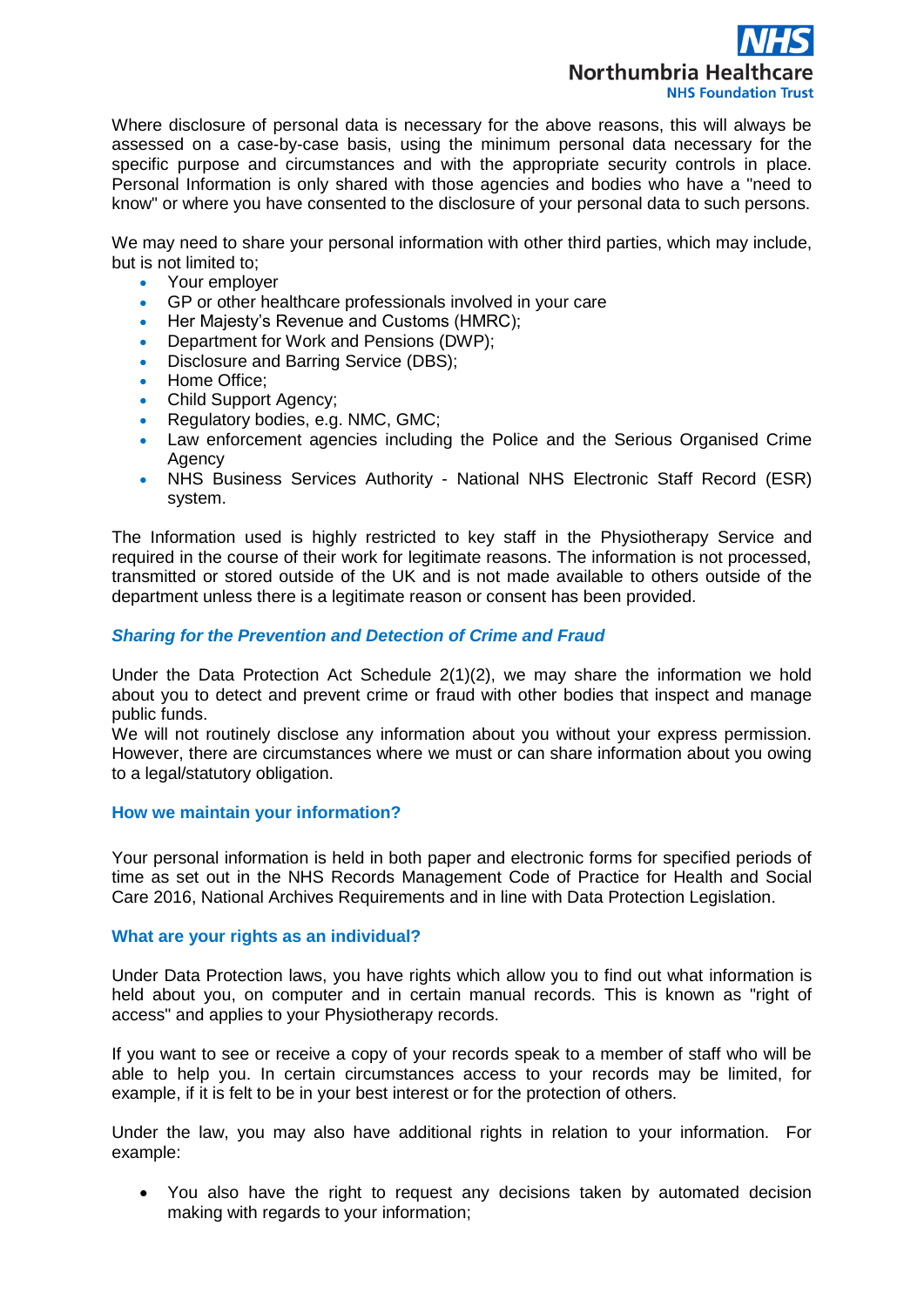- The right to rectification of your information is found to be inaccurate (in line with NHS Guidelines);
- The right to restrict processing (where applicable);
- The right to data portability;
- You may have the right to erasure of your personal information held by us, in certain circumstances.

**Northumbria Healtho** 

**NHS Foundation Trust** 

• You have the right to withdraw consent at any time, where consent has been given

For further information on your rights please visit the ICO website www.ico.org.uk or contact the Trust Data Protection Officer.

### **How can I access my information?**

You can request access to the information that Physiotherapy holds about you. In order to do this, a formal request in writing needs to be submitted and supported with relevant documents i.e. Proof of identity/ consent

Your request, once agreed with you, should be sent to you as soon as possible but in any event within the statutory timescale of 30 calendar days as governed by the act, subject to the information not containing reference to a third party.

In certain circumstance we may be unable to provide the information within 30 calendar days. We will then inform you of the revised timescale prior to the 30-day deadline.

To submit a formal written request, please contact: Information Governance Digital Services 3 rd Floor Cobalt Business Exchange & Conference Centre Cobalt Park Way Newcastle upon Tyne NE28 9NZ Email: [IGOfficer@Northumbria-healthcare.nhs.uk](mailto:IGOfficer@Northumbria-healthcare.nhs.uk) Tel: 0191 607 3609 / 3610

### **Data Protection Officer**

The Trust's Data Protection Officer (DPO) is responsible for ensuring that the Trust complies with the GDPR and other Data Protection Laws. The DPO is the first point of contact if you would like to know further information in relation to data which are being processed regarding you.

If you require information in any accessible format or language, or would like to a complaint in relation to how your data is being used in any of the ways described in this notice the contact details for the DPO are:

Tracey Best Data Protection Officer Digital Services 3 rd Floor Cobalt Business Exchange and Conference Centre Cobalt Park Way Newcastle upon Tyne NE28 9NZ

Telephone: 01916073601 Or email to [IGOfficer@northumbria-healthcare.nhs.uk](mailto:IGOfficer@northumbria-healthcare.nhs.uk)